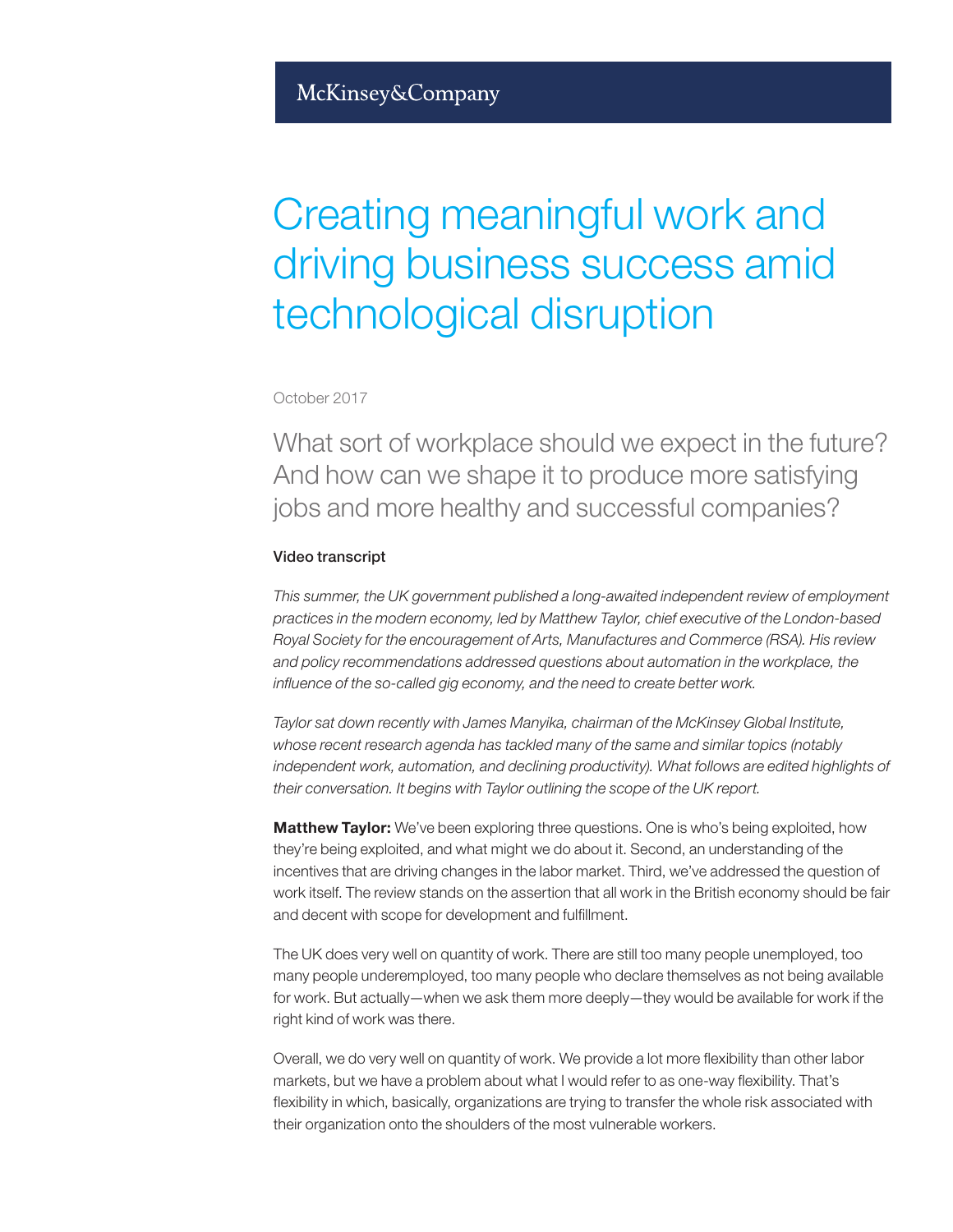#### THE GIG ECONOMY

James Manyika: Even though economies have recovered from the recession, the quantity of work in quite a few places—you could argue Spain, you could argue the United States, and a few others—isn't quite what it needs to be.

I am intrigued, though, on the question of flexibility, because one of the things we've been looking at has to do with the so-called rise of the independent-work or gig economy, which has been a widespread phenomenon. It's been there for a very long time, but I think it's become particularly visible where it's digitally enabled, where people are doing car-ridesharing services or other kinds of things like that form.

Matthew Taylor: You're right about these new forms of gig work [being widespread]. We have seen a steady growth in self-employment, of course, in this country. And when that selfemployment growth started after the world economic crisis, there was a sense that this was because people were choosing self-employment because there were no jobs available. It was involuntary self-employment. But, actually, as the economy has improved, self-employment has not fallen. It is continuing to rise, perhaps not at quite the same pace, and so I think we have to recognize that it reflects a number of factors.

So we are seeing more people working past retirement age, and wanting to work in a way which they can control. We are seeing more people who simply want more autonomy and flexibility in their lives, in the way that self-employment can offer. And then these platforms come along and facilitate that; they make it easier for people to work in exactly the way they want to work. Therefore, the challenge is to make sure that we exploit that opportunity to give people the kind of work they want, in the circumstances they want, but to make sure that we do it in a way that is fair and sustainable.

One of the technical questions that we have to address is the divide between people who are self-employed—and therefore don't really have many entitlements to employment-protection rights—and those who are workers. What we try to do in our report is to suggest how you might draw that line in a way which is fairer, but also enable businesses to develop a business model in light of what the regulations are. But in the end, business leaders are realistic. What they really want is a framework which is stable, so that they know when they set their business up, they're not going to have the rug pulled out from under their feet by some regulatory shift halfway through.

**James Manyika:** I would tend to agree with that. One of the things that's quite interesting to me, and [is supported by] some of the research we've done about independent work and the gig economy, is that if you look at most countries—and we've looked at about five or six countries including the UK and the United States and others—the majority across those countries who do independent work actually do it because they prefer it.

**Matthew Taylor: About two-thirds.**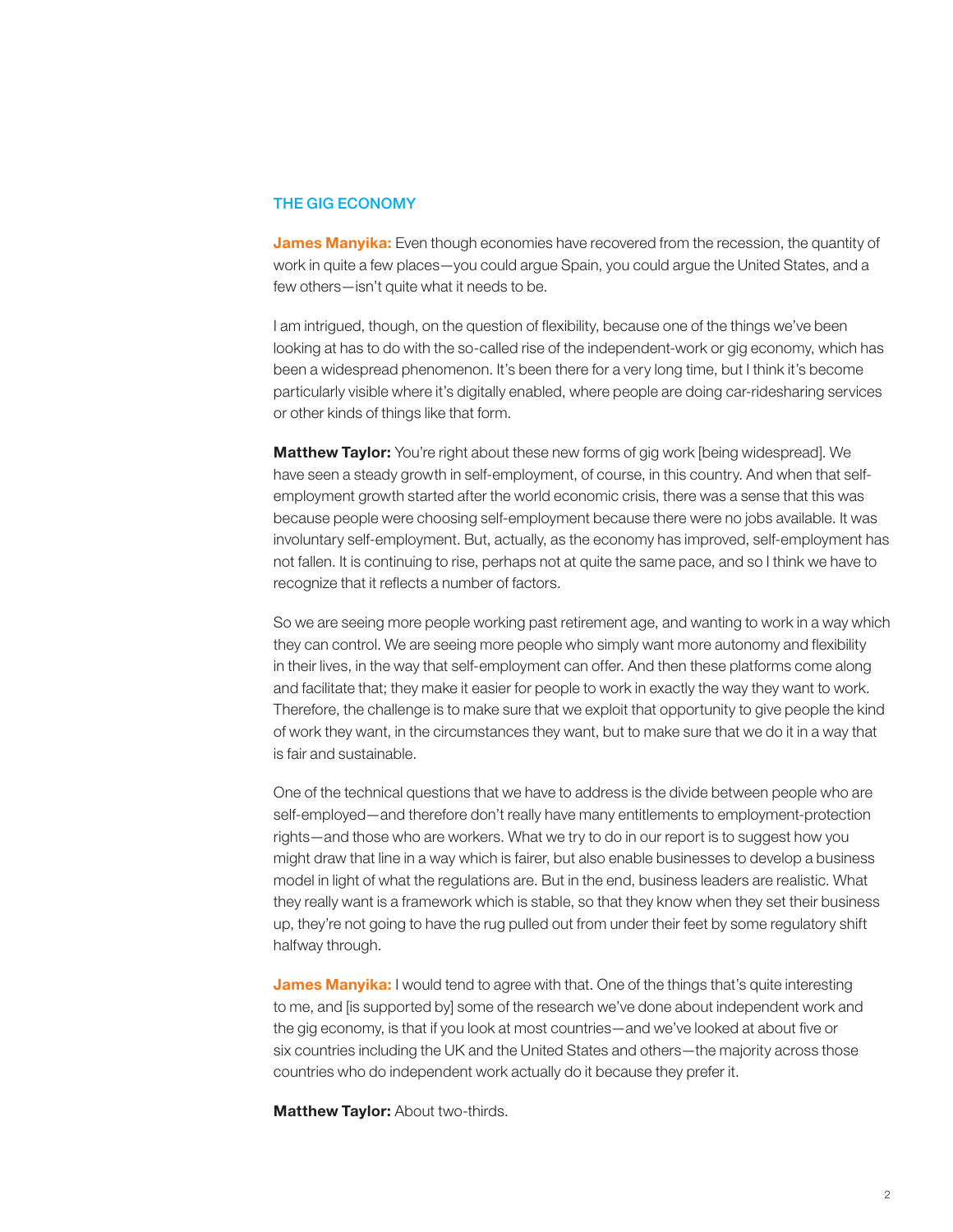James Manyika: Yes, they prefer the flexibility, the independence, and quite often, in some cases, these are people with unique skills, who find that when they can deploy them across a much larger number of users, if you like, or customers, it's actually very helpful.

But it is important to know that there is about one-third of people who are doing this out of necessity, and the necessity comes in a couple of flavors. Either because they can't find traditional employment—and you find that, for example, that proportion has been quite high in some countries, like Spain, for example—or they're doing it because, even though they may have a full-time job, they don't earn enough from that job and are trying to supplement their incomes. So you find that this other third are concerned about income stability and the variability that comes with that. They'll worry about the portability of benefits, although the portability of benefits tends to affect even the ones who prefer it as well as ones who don't, but it becomes very acute for the ones who don't prefer it.

**Matthew Taylor:** There are two additional concerns that people have about gig work. The first is that we might see the emergence of very, very powerful companies that then have a kind of monopolistic position. Second, what is sometimes called the Uberization of jobs. One of the things we heard in our visit to people around the country was that their business model was being undercut by people moving to this gig-working basis.

So, for example, we were at one hearing where we heard about a removals firm. The guy who ran the removals firm, he employed people—you know, he paid into their pensions. This is what he'd always done. He was now competing with a removals firm down the road that was pretending that the men who worked for him were self-employed. And I would say that that was erroneous self-employment, but he was claiming and getting away with the idea that they were self-employed.

**James Manyika:** I think it's important to look at the other side of that, too. Which is, with a lot of the independent work and the gig-economy work in its modern forms, there's usually a very large group of happy users and consumers of these services—whether it's car-ridesharing services or any other task-oriented gig-economy work. And quite often, these services fill a need where they were otherwise either too expensive via traditional mechanisms or not provided at all.

So you've seen examples where services now pop up in places where traditional versions didn't, whether it's places where taxis never used to go to before, poor neighborhoods, or places where you couldn't find accommodation.

**Matthew Taylor:** I think this is exactly the point. These new technologies, sharing, and gig work offer enormous opportunities, not just in terms of improving the quality of service but also in terms of giving people flexibility and potentially dis-intermediating. So that, actually, the people that provide these services can own the platform they use.

We could see, I think, the rise of mutuals and cooperatives, and new business models based on the fact that you don't need a headquarters and all the bureaucracy that goes with it. You can just have a place and an algorithm. And you can start to enjoy the economies at scale that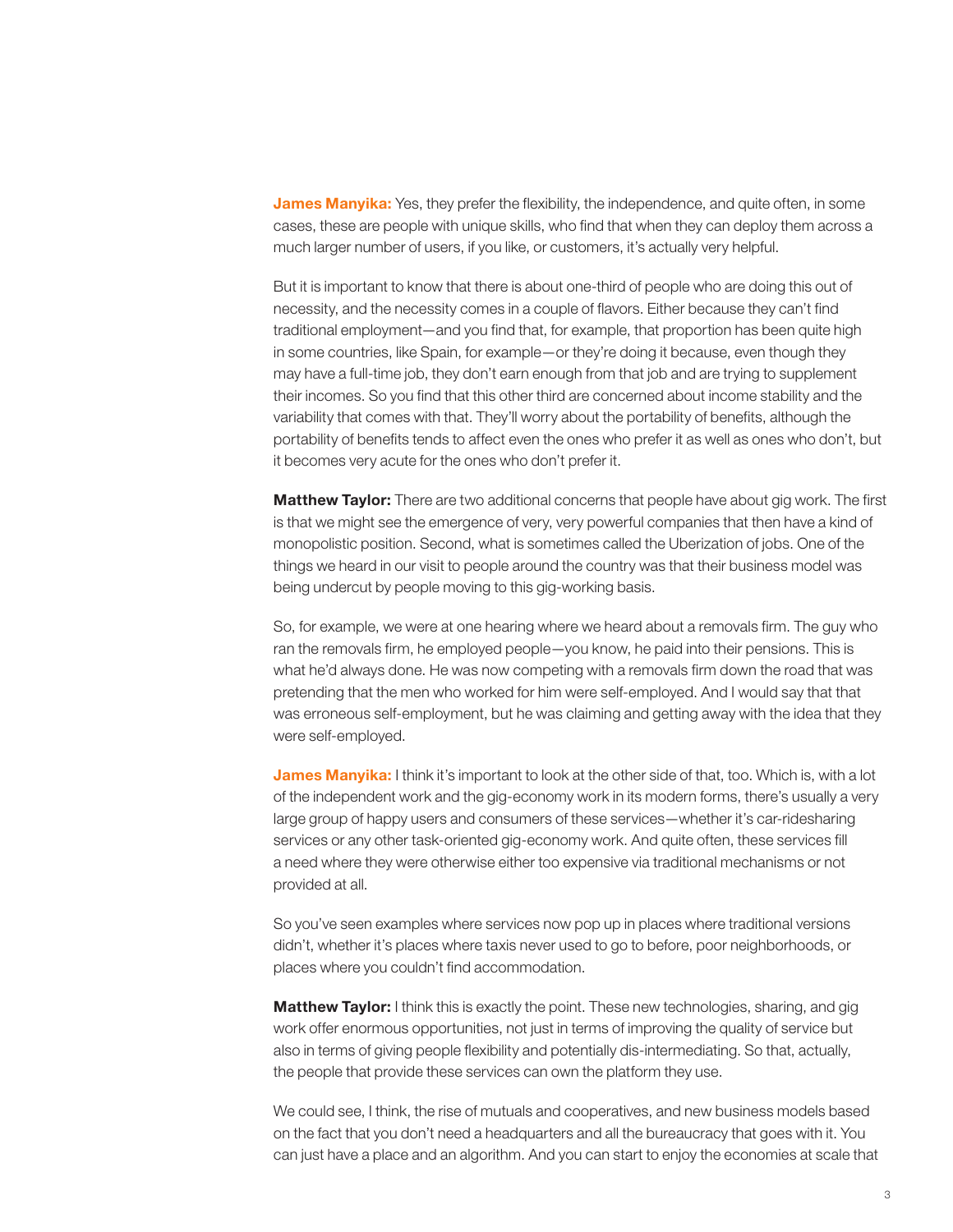come with that. But we need to do that that in a way which is fair to those workers, fair to the market as a whole, and also sustainable in terms of the fact that governments need taxes.

### IMPLICATIONS FOR COMPANIES

**James Manyika:** The question for employers is how to think about giving their workers the kind of flexibility that they need. Because, in many companies, there's such rigidity. Quite often, the reason people are opting for these independent forms is because they're looking for flexibility—the kinds of choices about working hours, working conditions, and working style.

The other thing that companies need to think about—and this might also even include the companies that are providing these platforms—is how do they provide a mechanism for the ratings or benefits to be able to move around with the workers? And how do they help workers stabilize their incomes? Because we know that when people are on these platforms, one of the biggest concerns is the variability of incomes.

**Matthew Taylor:** This goes back to the point about two-way flexibility, which these gig platforms often provide; as a worker, you can choose exactly when you want to work. And one-way flexibility, which is typically around forms like zero-hours contracts or lower-hours contracts, where the employer says, "I can only guarantee you two hours a week, but I'll normally want you to work 30 hours a week." But that means, that if there's any downturn, the employer can immediately throw that risk onto the worker. Second, it means that workers have fewer rights, and they feel that if they ever stand up or question decisions, they won't get any hours in the future, because they have no rights, for example, around unfair dismissal.

The opportunities here are huge. There's a major supermarket in Britain that is looking at an app that enables its workers to work overtime in any store they want to. Also, it enables those workers, if they are working in a particular part of the store, to know what other parts of the store they could work in, given the skill set they have. This is opening up to lower-paid retail workers the kind of flexibility that middle-age IT consultants enjoy.

#### THE IMPORTANCE OF 'GOOD' WORK

James Manyika: I wanted to pick up, Matthew, on the quality question. Is it really about incomes or is it about *other* incomes and *other* things?

**Matthew Taylor:** It's a great question. What do we mean by good work? We know that wages matter to people, particularly to those who earn less. In a way, people are less concerned with the relationship between their wage and the superrich than they are between their wage and the person who might be one step above them in the hierarchy, for example. People want to see a decent wage, and they want to see fairness. But once you move beyond that—and indeed, overall surveys show that people are saying that pay is a less important part of what determines whether work is good than it used to be in the past—you come up against the same kinds of things, meaning people want a sense that their work is meaningful and that they are doing something useful, something that they can feel proud of.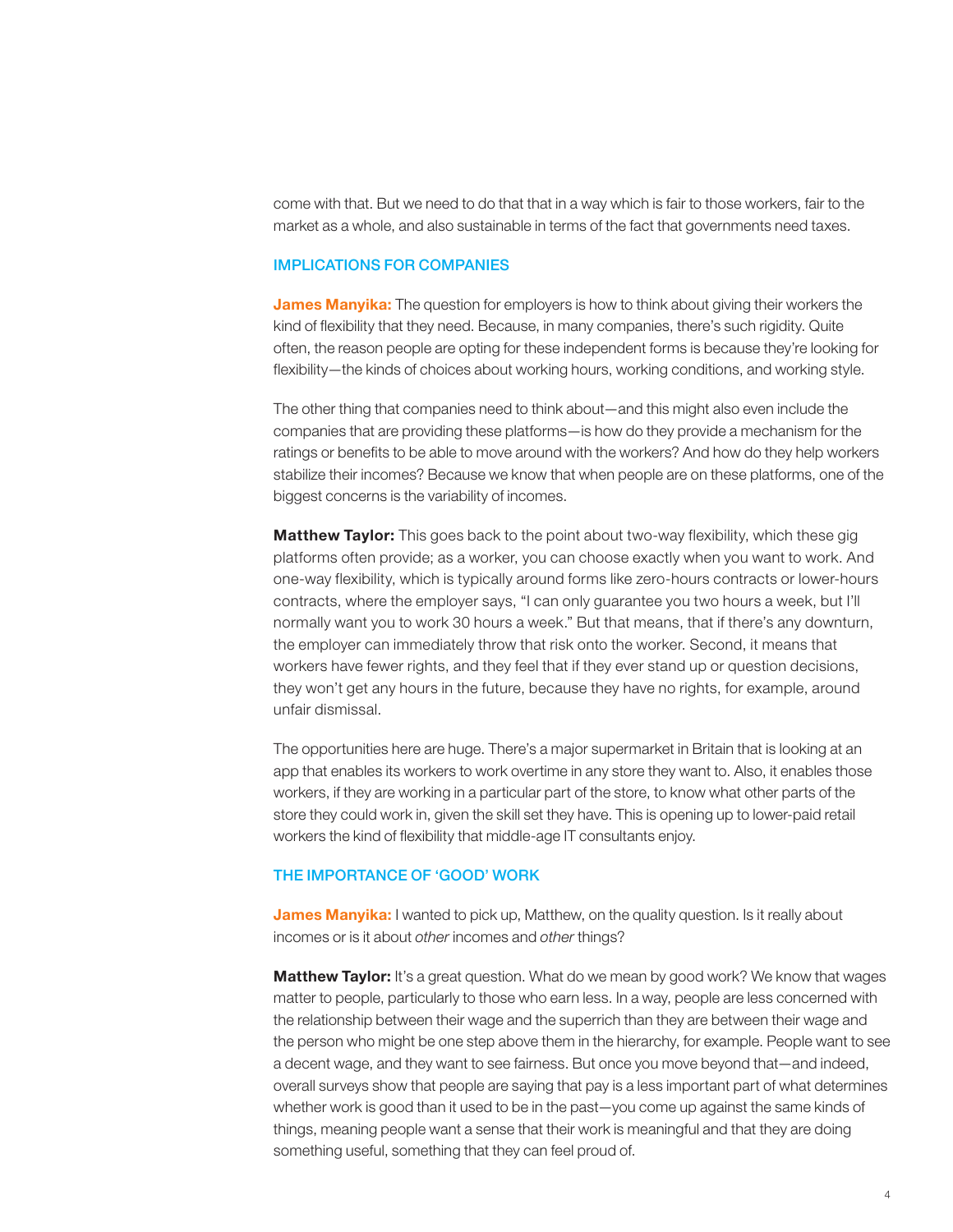Autonomy—people want to feel that they are able to make judgments and make choices at work; they will not simply be a cog in a machine. What might be called mastery: the sense that, "I am getting better at something, and in getting better at something, I am enabling myself to have more choices in life as a consequence of the job that I'm doing." And then teamwork, camaraderie, and the sense that, "I am part of an organization that is inclusive and fair."

We need to show a lot more imagination about how it is we can bring those things to lowerpaid, lower-skill jobs. Many of us who are middle class and work in great organizations, we're used to these things. But there's no reason why jobs—in caring jobs, in retail, jobs in security, transportation—can't have those qualities, if we're clever about the way in which we manage our organizations.

James Manyika: We've looked at one part of that, the income part. And we know that one of the things that's changed dramatically in most of these advanced economies is that the rate of income progression has just stalled. Huge chunks of workers in these countries have seen their incomes stagnate and decline. How much do incomes matter versus some of the other things that you mentioned in that bundle that constitutes good work?

**Matthew Taylor:** Clearly, income matters a great deal. And you're right, the stagnation, the long-term stagnation of living standards for what I think in America you'd call middle class is a phenomenon. It may well be connected to a broader dissatisfaction with authority, although I would say that the disenchantment and social pessimism seems to have started earlier. It's less about absolute wages as long as you're above the bottom. It's the sense of going forward. It's the sense that next year might be better than last year.

That flexibility varies, of course, across the age range. Women care more about flexibility and less about income in comparison to men. People past retirement age care more about flexibility and satisfaction from their work, but possibly because they have some pension and they are not so totally dependent on the earnings.

James Manyika: In some of the work we've done, if you compare decades previous to 2005 and you ask the question, "What proportion of households in most advanced economies, including the UK and Britain, and the US, have households that have seen their incomes stagnate or decline?," previous to 2005, those were in the single digits; for the United States, it was less than 2 percent. Whereas if you look at the period from 2005 to 2014, for the US, that number was 81 percent.<sup>1</sup> For the UK, it was 70 percent. So, these are stunning differences in levels of stagnation that we hadn't seen in previous generations. In previous decades, you'd have said that even though we had waves of inequality, at least most people, the vast majority, were progressively getting better.

<sup>1</sup> In the United States, during the period from 2005 to 2014, government taxes and transfers turned a decline in market incomes for 81 percent of income segments into an increase in disposable income for nearly all households.

Matthew Taylor: In the general election that we've recently had here in Britain, the issue of what used to be called the social wage, that is to say public services, had much more prominence than individual incomes. What really took hold in this election was a sense of, "No, don't promise us individual improvements. What we want to see is improvements in the public sphere, in public services, in the sense that we have a security offered by those collective provisions."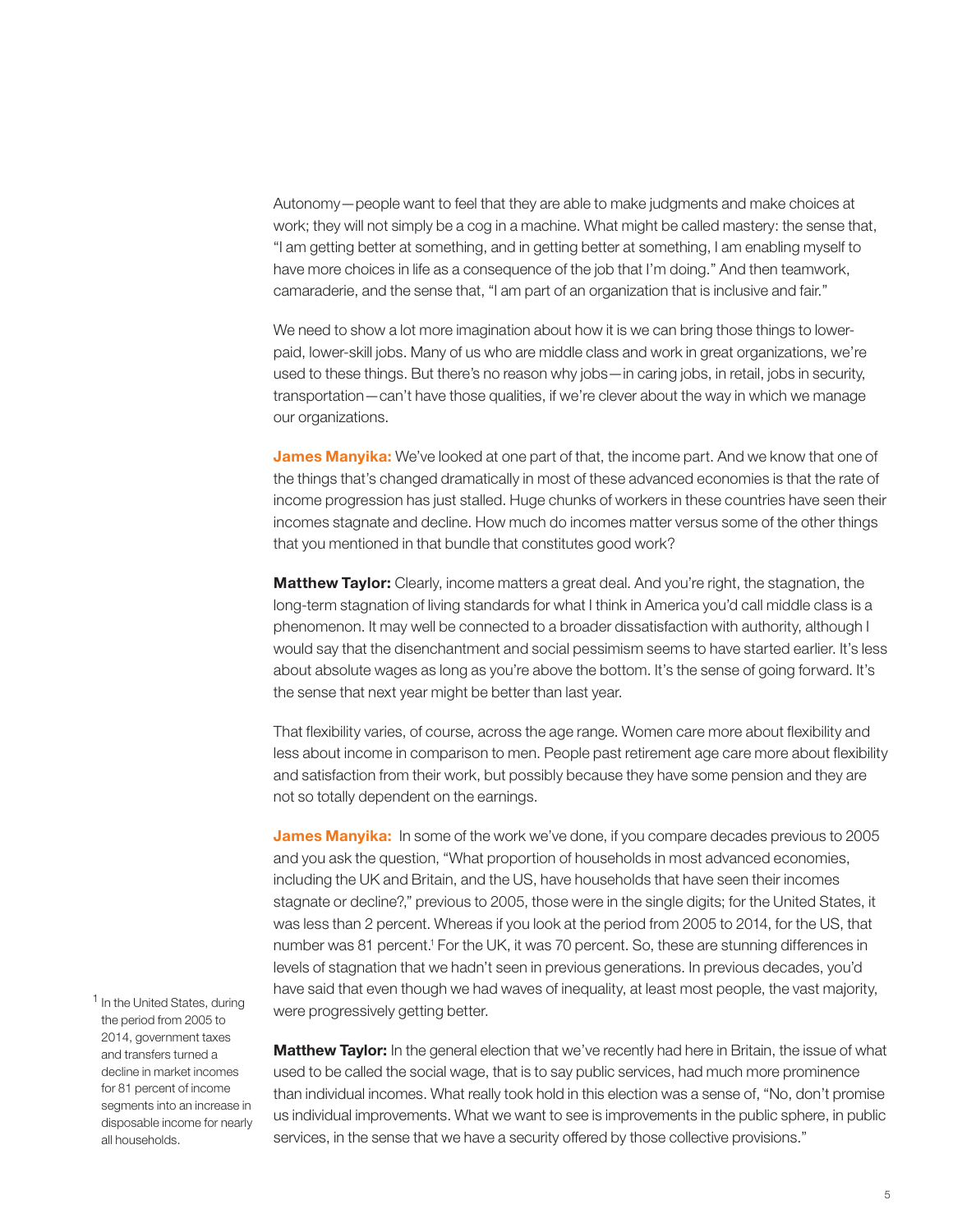Maybe it is now that we have a generation of people who have gotten out of the habit of thinking they'll be better off next year than they were last year. We're talking people in Britain in their 30s who really don't expect that. Maybe that's leading to kind of a post-materialism almost, that people are saying, "Well, if I no longer aspire to be individually rich, what matters to me is that at least I can live in a society that looks after people, and where I feel that there is a hospital there when I need it, a school there when I need it."

James Manyika: I'd be curious in this sense, on that particular issue, to what extent, say, the UK is different from the United States, because I know in the case of the United States there's been some sociology research that basically suggests that how people feel about themselves and how well things are going has less to do with what I might call post-distributional income and living standards—so this is when you've taken into account the disposable income after tax and other government transfers and distributions—and it has more to do with what I'm calling market incomes, meaning what they've actually earned by doing something in the marketplace.

I remember when we showed some of this research to sociologists, they basically said, "Of course this makes sense in the context of the United States. People have never voted on the basis of the post-distributional effects but more on the market-income effects, which means, Am I getting better off or not?" So, raising minimum wages, raising incomes, and making sure people are earning more as they work. That's going to have a bigger effect on how people feel about themselves than simply solving the post-distributional standards-of-living questions.

**Matthew Taylor:** Many voices for some time have argued that we have to get off the growth treadmill, but those have been voices in the wilderness, because as long as it felt as though we could carry on delivering growth, it was just too tempting for people.

We've seen the illnesses of affluence, whether it's obesity or mental health or anxiety. What I find intriguing, and I think the debate about universal basic income comes into this little bit, is this sense that maybe we are at a turn in which people are starting to say to their policy makers—and you're quite right; Britain may be very different from America—"Don't promise us that we're going to be 2 percent better off every year. That's a hollow promise. Promise us that we will live in a society that actually works, where it feels as though it's a good place to live. It feels as though our lives have a quality to them; we have flexibility; we can balance work and family life." After all, we have always known that mature democracies, once they reach a certain level of affluence, the relationship between wealth and well-being becomes very thin.

### CHANGING EXPECTATIONS

**James Manyika:** One of the interesting questions for our societies is, What are people's expectations? For the most part, the last several decades have delivered on the expectation that successive generations will be successively better off than their parents. That was one of the reasons we titled the research we did on this *Poorer than their parents? A new perspective on income inequality.* And so to the extent that people started to think that their own lives, as well as that of their children, aren't going to be better off than theirs was, I think it starts to seed and create a sense of discontent.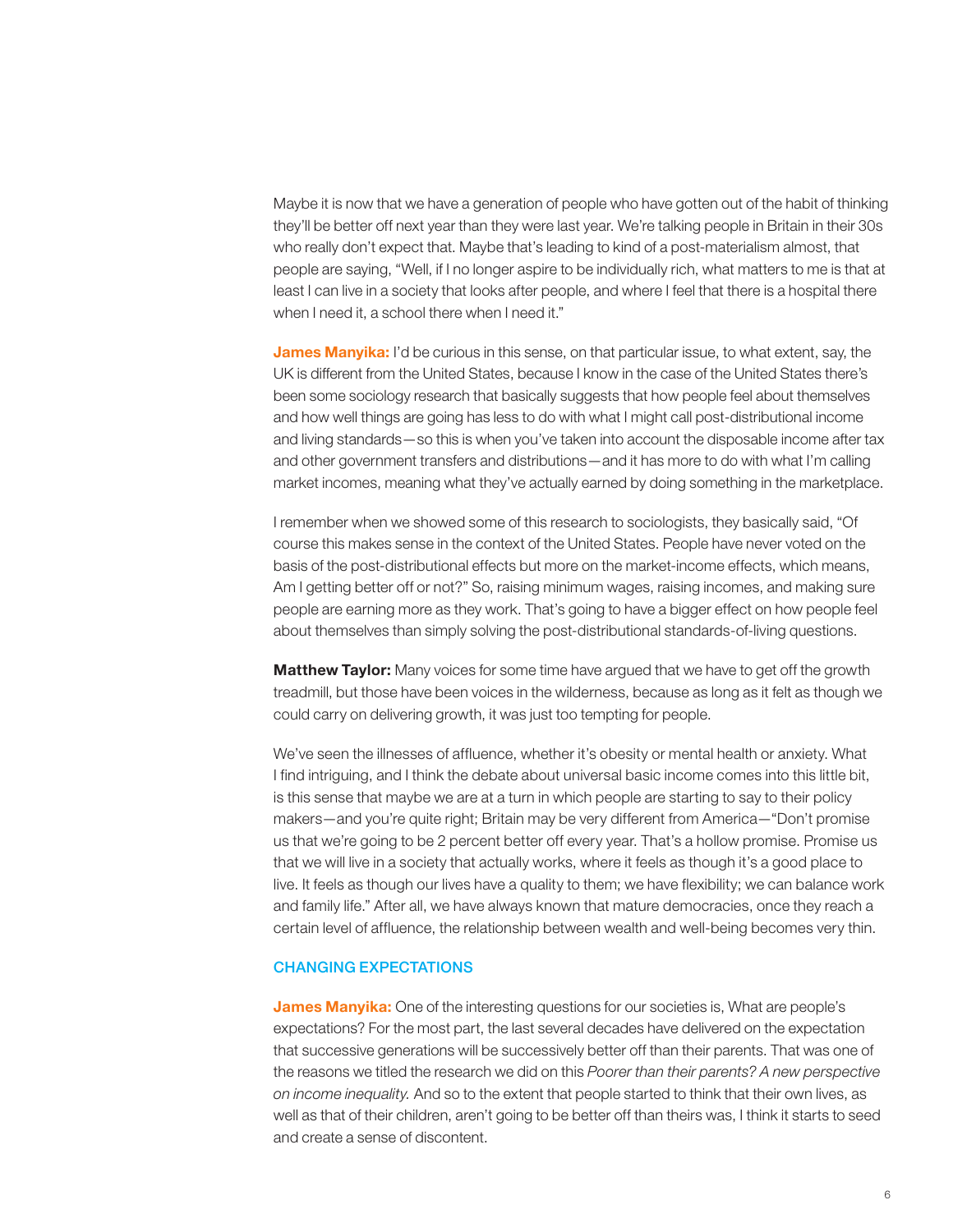I just wonder, What is setting that expectation? Is that measured on incomes? Is that measured on standard of living? Is that measured on flexibility and choice? What is that expectation? And is it changing?

**Matthew Taylor:** I think it's a fascinating question. Just take one element of this. The Internet has transformed what it is that poorer people are able to access simply by owning a single device. So we talk about living standards, and we simply see it in terms of disposable income with some kind of inflation deflator. But 20 years ago, in order to have access to the world's libraries, in order to have access to the best films, the best shows, in order to be able to communicate with people on that side of the world, you'd have had to be very rich. Now you just need to have a mobile-phone contract. So I think that understanding what people count as being the critical things that they need in life is a really interesting thing.

James Manyika: I tend to agree with you. I think when we look at things like technology and globalization, by and large, they've given us choices and utility and a whole set of things. But as one political scientist reminded me the other day, he said, "Well, you forget one thing, which is that people don't vote as consumers; they vote as workers."

If they voted as consumers, we'd all be fine because we've delivered choice, we've delivered the Internet, and we've given them all these things that have made life infinitely better: access to education, entertainment, all the rest of it. If that was the question, we'd all be fine. The problem is when people express their points of view as voters, by and large, they're voting mostly as workers.

**Matthew Taylor:** When I worked in government 12 years ago or so, there was a phrase that described the policy, and that phrase was, "Work first." And woe betide you if you were in a seminar or a discussion and you talked about training or the quality of work or anything like that, because a civil servant from the Treasury or the Department of Work and Pensions would say to you, "Forget all of that. Work first." If people don't have a job, they are miserable and they are sick. And the longer they don't have a job, the less likely it is that they will get a job. So just get them a job, any job.

And that was the prevailing view, and there's a lot of strength to that view. It is absolutely true that the number-one antipoverty strategy in any economy is to get people work. But I think that that possibly has now run out of steam and that people are now starting to say that it's not just about everyone having a job, and it's not just about the income, but it is, as I say, about the quality of that work, about whether or not it balances other parts of your life, whether or not you get fulfillment from it. And maybe this does link into the conversation about universal basic income, because it's also about saying perhaps society needs to recognize and acknowledge the nonwage work that we do, the caring work that we do, the volunteering work. And so the idea, part of the idea of universal income, is possibly moving away from the idea that you have to have paid work to be a valid citizen.

**James Manyika:** Most of the jobs that have been growing since the recovery of the recession look like care work, but often that's work that's unpaid. Back in 1964, President Lyndon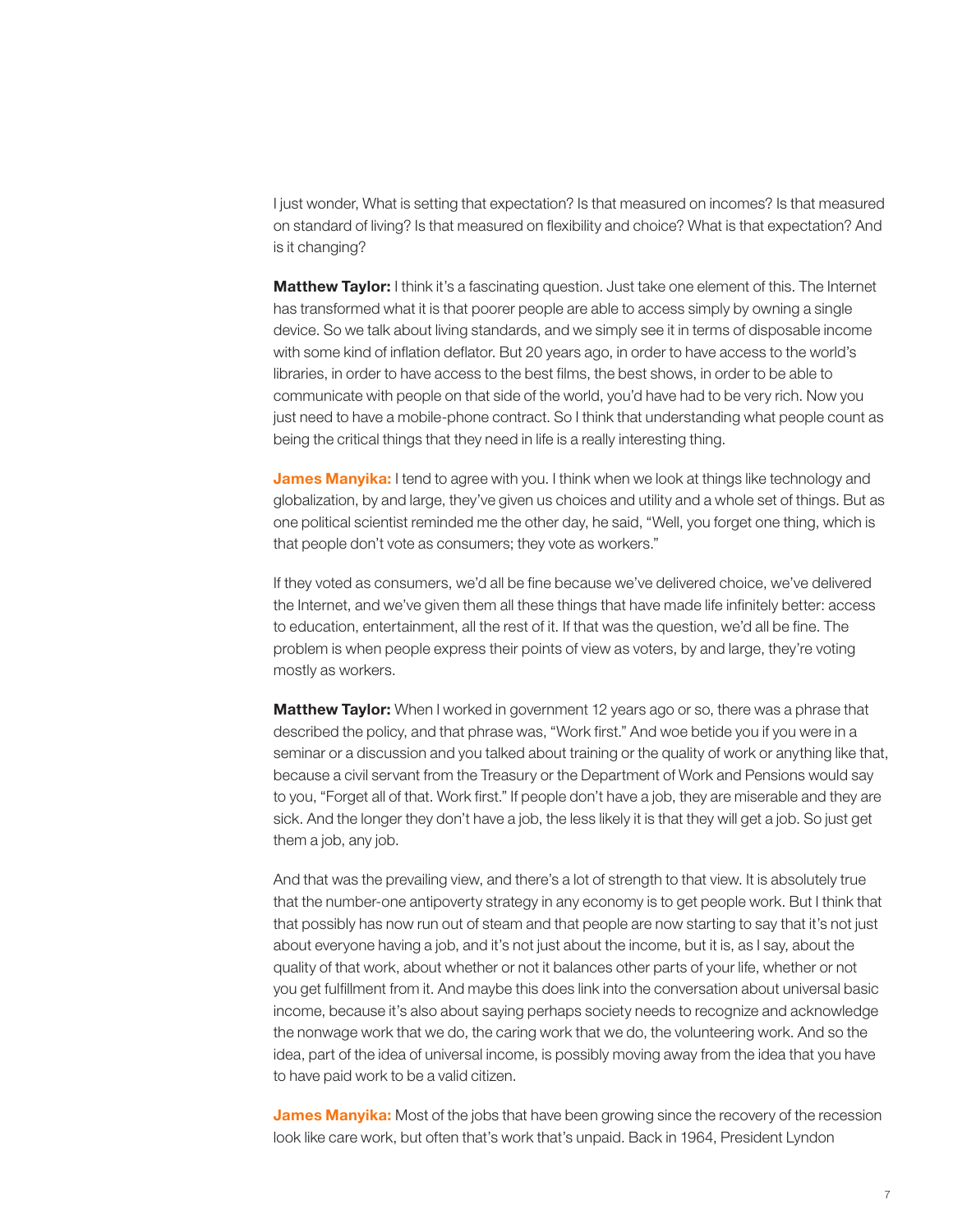Johnson commissioned a report and a study, the Blue Ribbon National Commission, $2$  to look at automation and technology in work. I remember there's one striking conclusion that was captured in a phrase where they said that technology destroys jobs, but not work. The reason that's interesting is that there's still lots of things to be done.

We don't recognize it as work in the formal sense. We've never had effective income models for that kind of work. Either it goes unpaid or it doesn't get paid very well.

### A BASIC INCOME FOR ALL

**Matthew Taylor:** I'm a big advocate, the RSA is a big advocate, of universal basic income (UBI). We've done a lot of work on it, working on various pilots in Britain and other places. I think there's a big divide in the UBI argument. There's one UBI view, which is captured beautifully in the phrase "the right to be lazy," which is that UBI is an opportunity for us to live in a kind of world that Marx envisaged, or Keynes envisaged, where we only work ten hours a week and the rest of the time we're reading philosophy, writing poetry, and fishing. If we could have such a world, great, but that's not going to happen in my lifetime or even my grandchildren's lifetime.

What I think UBI should really be about is enabling flexibility, enabling choice. It's about saying, How can we make it easier for you to combine work and care and bringing up children, looking after relatives, looking after your neighbor, volunteering, being active in society? How can we make it easier for people, whose work is not fulfilling, to drop out of work? Not to sit on their couch all day watching TV, but to maybe retrain or to set up a business, or to run a business from home. So for me, UBI is about enabling people to have a greater sense of agency in a fast-changing world of work, and to combine work with other things in their life.

**James Manyika:** Would you condition it any way, or would it be totally unconditional?

**Matthew Taylor:** I wouldn't make it conditional because that just leads to a huge amount of bureaucracy. And it leads to an adversarial relationship between the government and citizens, which I think is a bad thing. To be honest, I'd just make it quite low. So we're not talking about something on which you can fly around the world and have holidays on. We're talking about something that just enables you to survive and keep going.

The other critical thing about UBI is that, unlike most welfare benefits, you don't lose it when you get a job, so it strengthens work incentives.

## IMPACT OF TECHNOLOGY

James Manyika: One thing we haven't touched upon is the impact of technology on all of this. Does that make you more optimistic, or does it make these kinds of challenges worse?

<sup>2</sup> The Blue-Ribbon National Commission on Technology, Automation, and Economic Progress.

**Matthew Taylor:** We've done a lot of work at the RSA, and we're precisely at this question of the impact of automation on low-paid, low-skill jobs. I think our argument would be that a lot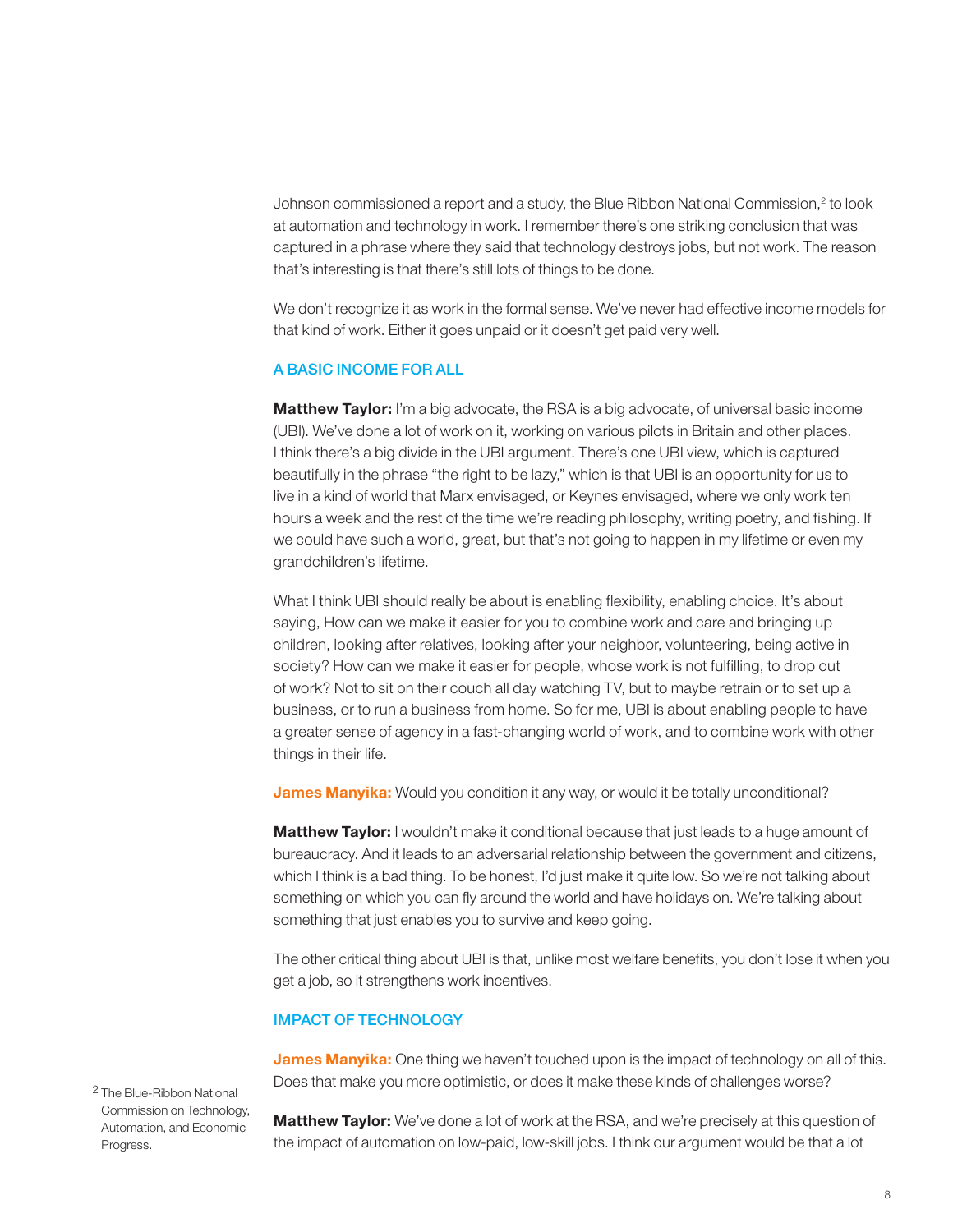of the hype—about 30 or 20 percent of jobs are going to dissipate—isn't particularly helpful. Those predictions have, generally speaking, been wrong in the past. I think you need to look at it in a much more nuanced way. It'll be less about whole jobs going; it'll be more about the nature of the tasks changing.

I'm old enough to have seen it happen before, this kind of idea, "Will the robots take our jobs away, and in 20 years' time inevitably half the population will be unemployed?" I think that's absolute nonsense, but we do need to understand the way in which technology may impact, and the critical thing here is about choices.

What I slightly worry about at the moment is that in our breathless talk about robotics and AI [artificial intelligence], we lapse into a kind of technological determinism that says that human beings must do whatever the robots and the AI makes possible. I want to say, "No, let's start from the notions of good work and good lives, and then see how this amazing stuff can enable [us] to take the drudgery out of work, but leave the stuff that's really interesting."

How can it make public services much more efficient so we can improve people's quality of education and healthcare? We've had a lot of conversations at the RSA, and they've started about numbers and technology and its possibilities. They nearly always end up, within an hour, with people talking about politics and talking about choices.

**James Manyika:** What do you think are some of the most important choices that we as a society will have to make about these questions?

**Matthew Taylor:** I think we need to make choices about what we invest in. It is a very big argument, of course, but I think we tend to underplay the role that government has historically played in technological innovation. I think we need public–private partnerships, and I think government plays an important role in issuing and supporting challenges to entrepreneurs and innovators about the kinds of problems we should be solving: green energy, or more efficient forms of care, or better types of healthcare.

I think there's something there about human dignity and saying that whatever we do with machines, we don't want to get to a stage where human beings are slaves to machines.

I think we have to worry about market power. I know that often the people who run these firms, they're young and they're funky and they give lots of money to charity, and they seem well meaning. But let's go back to what we know about what happens to monopolies in the end. This technology needs to be available to lots of organizations, lots of people. It doesn't need to be hoarded by a small number of extremely rich corporations.

**James Manyika:** When you think about that question of power, do you think it's the same questions about power that we worried about, say, 100 years ago? You'd worry about it translating into pricing, for example. But arguably, in this case, that may not be the question.

**Matthew Taylor:** I agree with you. I think that some of the critique, the things we would worry about monopolies in the past don't apply in the same way as they do now, but I think there are